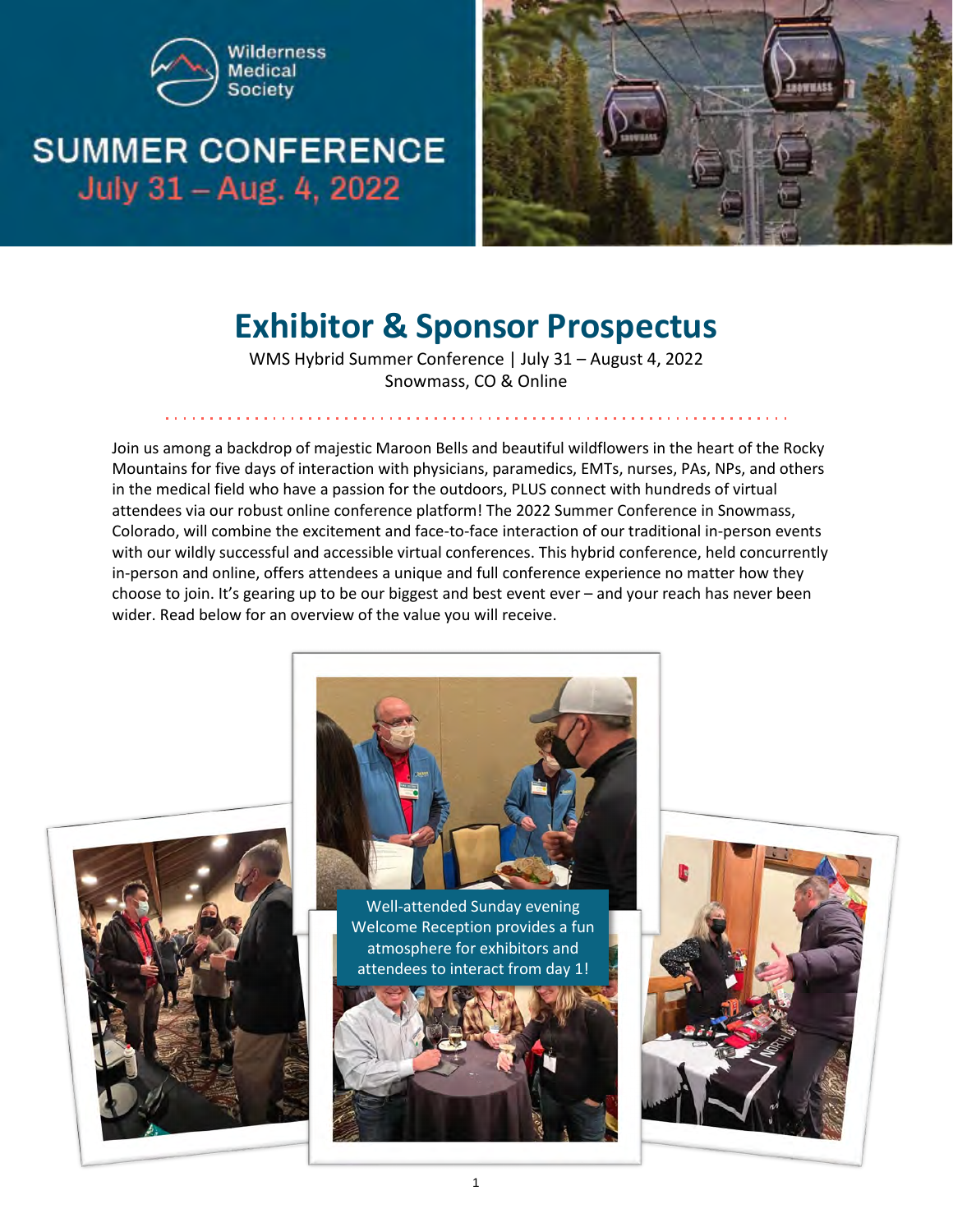## **Tabletop Exhibitor (In-Person Portion\*)**

As a tabletop exhibitor, you'll showcase your products/services to attendees face-to-face at the beautiful and recently renovated Viewline Resort Snowmass. Following feedback from past exhibitors, we've both reduced the number of exhibiting days and increased total exhibit hall hours to give you the most time connecting with attendees while lowering hotel costs. Your organization will have the opportunity to exhibit during the following times:

| Sunday, July 31          | <b>Monday, August 1</b>      | <b>Tuesday, August 2</b>     | <b>Wednesday, August 3</b>   |
|--------------------------|------------------------------|------------------------------|------------------------------|
| $\bullet$ 6:00-7:30 p.m. | • 7:00-7:45 a.m. (Breakfast) | • 7:00-8:00 a.m. (Breakfast) | • 7:00-8:00 a.m. (Breakfast) |
| (Welcome Reception)      | • 10:30-11:00 a.m. (Break)   | • 10:00-10:30 a.m. (Break)   |                              |
|                          | • $4:00-4:30$ p.m. (Break)   | $\bullet$ 5:30-7:00 p.m.     |                              |
|                          |                              | (Happy Hour)                 |                              |

Standard tables provided measure 6' x 30"; additional options including increased table space and priority positioning within exhibit hall available on a first-come, first-serve basis.

Table setup may begin as early as 1:00 p.m. Sunday afternoon and teardown following breakfast on Wednesday. (Exhibitors may choose to tear down following Tuesday evening Happy Hour if staying an additional night is not desired.)

Exhibitors are invited to attend the awards banquet and keynote presentation as our guests on Wednesday evening from 6:00-9:00 p.m.

\*All individuals attending in-person conference must adhere to the **WMS COVID-19 policy**.

## **Virtual Exhibitor Showcase (Online Portion)**

In addition to the 7.25 in-person exhibit hall hours mentioned above, all exhibitors will have the opportunity to submit videos to be played for virtual attendees. Pitch your company in whatever way you'd like through a 3-minute video to be played during the opening virtual reception, as well as a 5 minute pre-recorded video, which will be shown virtually immediately preceding the focal point of our conference: the awards banquet and keynote presentation with Dr. Shawna Pandya, MD. Exhibitors will also receive the following online exposure:

- A dedicated exhibitor webpage on the virtual conference platform, customizable by you with contact information, space for your promo video, additional downloadable resources, etc. *(pg. 4)*
- Your 5-minute recorded pitch sent out in the Trailblazer newsletter to our medical, travel, and outdoor community of 30k+, plus your 3-minute video preview shared on WMS social media (12k+ followers)
- Mention of your company on WMS social media channels and in multiple pre-conference emails to attendees, plus access to an exclusive attendee-only Facebook group *(pg. 5)*

Read on for more detailed information on the virtual portion of the exhibitor package.

If you are unable to join us in Snowmass, virtual-only packages are available at a discounted rate. Either way, don't miss this opportunity to show healthcare professionals from across the world how your company can help them be alive in the wilderness! [Click here to register now.](https://wms.org/conferences/vendor.asp)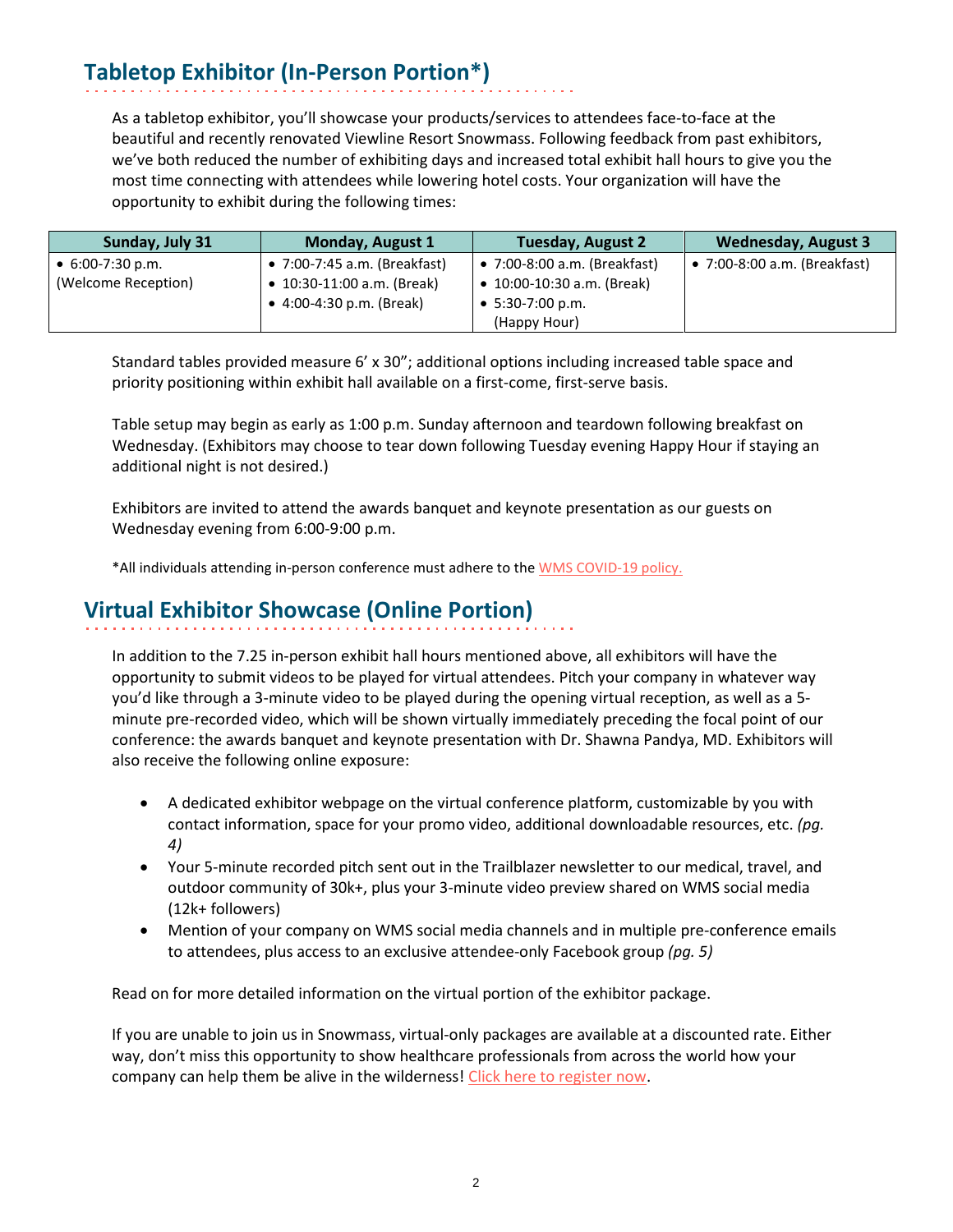## **Zoom Virtual Exhibitor Showcase**

#### Pitch Your Product or Service

Nothing like a captive audience! The Virtual Exhibitor Showcase is presented to virtual attendees immediately preceding the awards ceremony and keynote address on Wednesday evening. Using the Zoom platform, each exhibitor will have a 5-minute window of time during which their pre-recorded video pitch will be played for attendees. While it's playing, exhibitors will be able to have live interaction with attendees – answer questions, send people to your website, and drive enthusiasm in real time through use of Zoom's chat feature. Participation is maximized through giveaways from exhibitors, as well as a grand prize drawing provided by WMS to one individual in attendance for the entire exhibit hall. The recording will be sent out in our *Trailblazer* monthly newsletter following the conference for additional views.

Attendees won't have to wait until the keynote address to become familiar with your organization; exhibitors may also submit a 3-minute "teaser" video to be played during the virtual Welcome Reception on Day 1 of the conference. This exhibitor preview video will also be shared to the WMS Facebook page (12k+ followers) after the conference.

#### [Click here to view the 2022 Winter](https://youtu.be/A63XTl7N1uA) Conference Exhibitor Showcase!

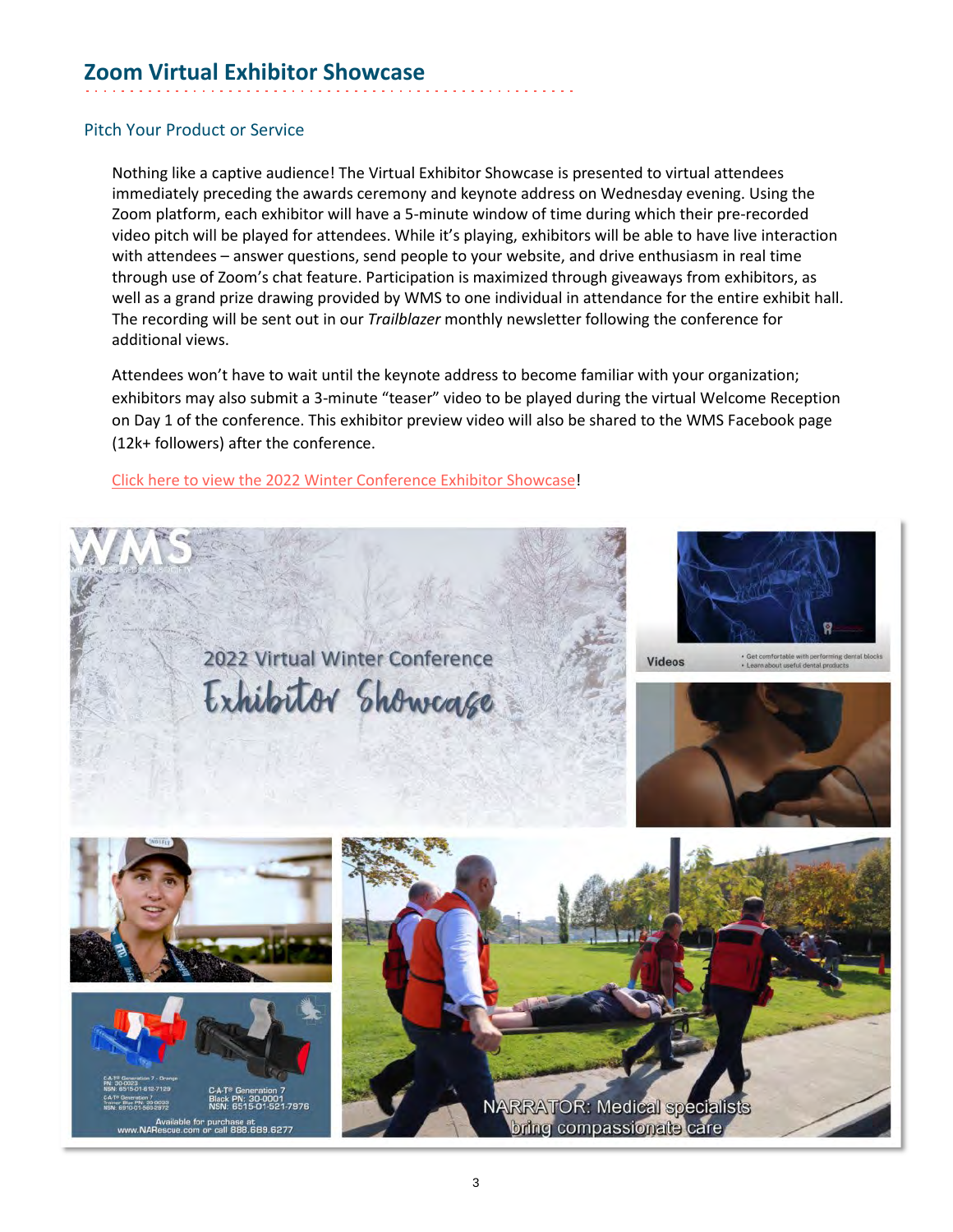## **Virtual Conference Site**

#### Exhibitor Listing & Engagement Tracking

The WMS conference website features an Exhibitor listing that allows attendees to view all exhibitors at a glance. The sleek layout displays your name, logo, and a brief summary of who you are, and allows attendees to visit your dedicated webpage to find more information and contact you. Now with engagement tracking so you'll know how many visitors checked out the full exhibitor gallery as well as your specific page.

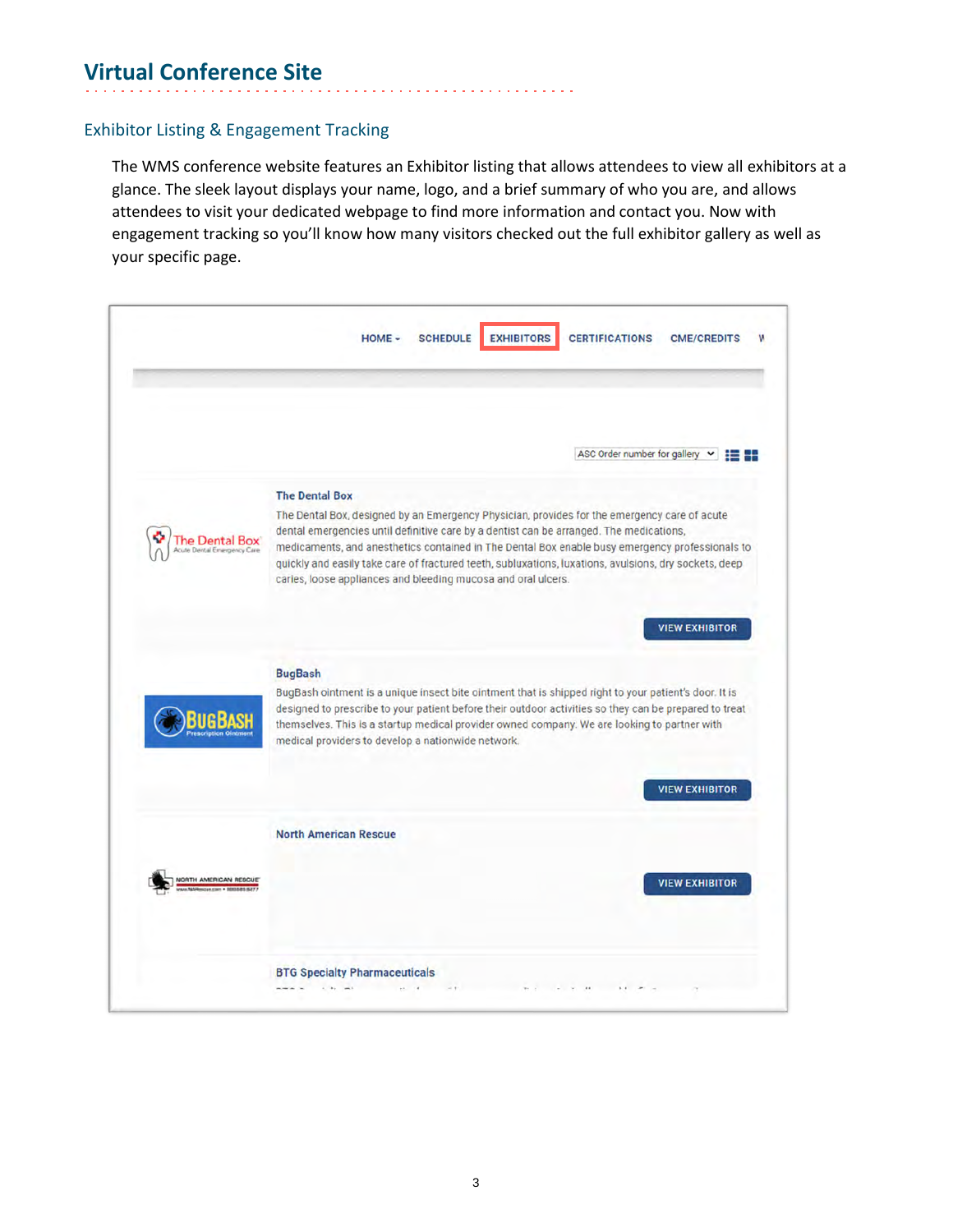## **Customizable Exhibitor Webpages**

#### Dedicated Page for Visitors Throughout the Conference

Dedicated exhibitor pages allow each exhibitor to build a webpage for attendees to check out on their own leading up to, throughout, and after the conference. Exhibitor pages are flexible and easy to create, allowing you to easily share contact info, video, downloadable resources, and social media links.

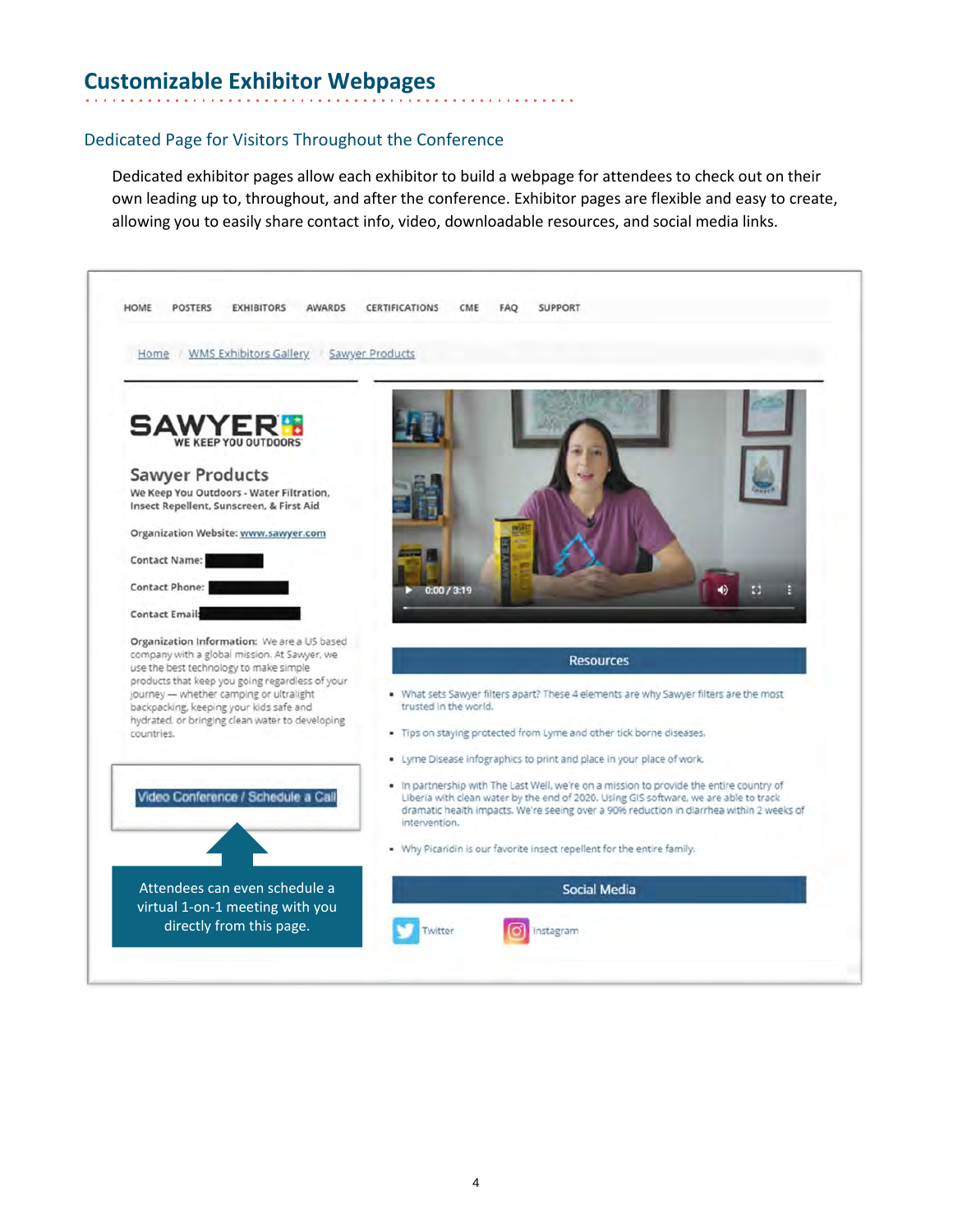### **Additional Included Recognition**

#### Website, Social Media & Email Mentions

Exhibitors are recognized on the conference registration page, WMS social media channels, and in emails to attendees prior to and during the conference.



In addition to learning about products, services and opportunities to enhance your wilderness medicine experiences, support from these exhibitors helps keep registration costs down, so please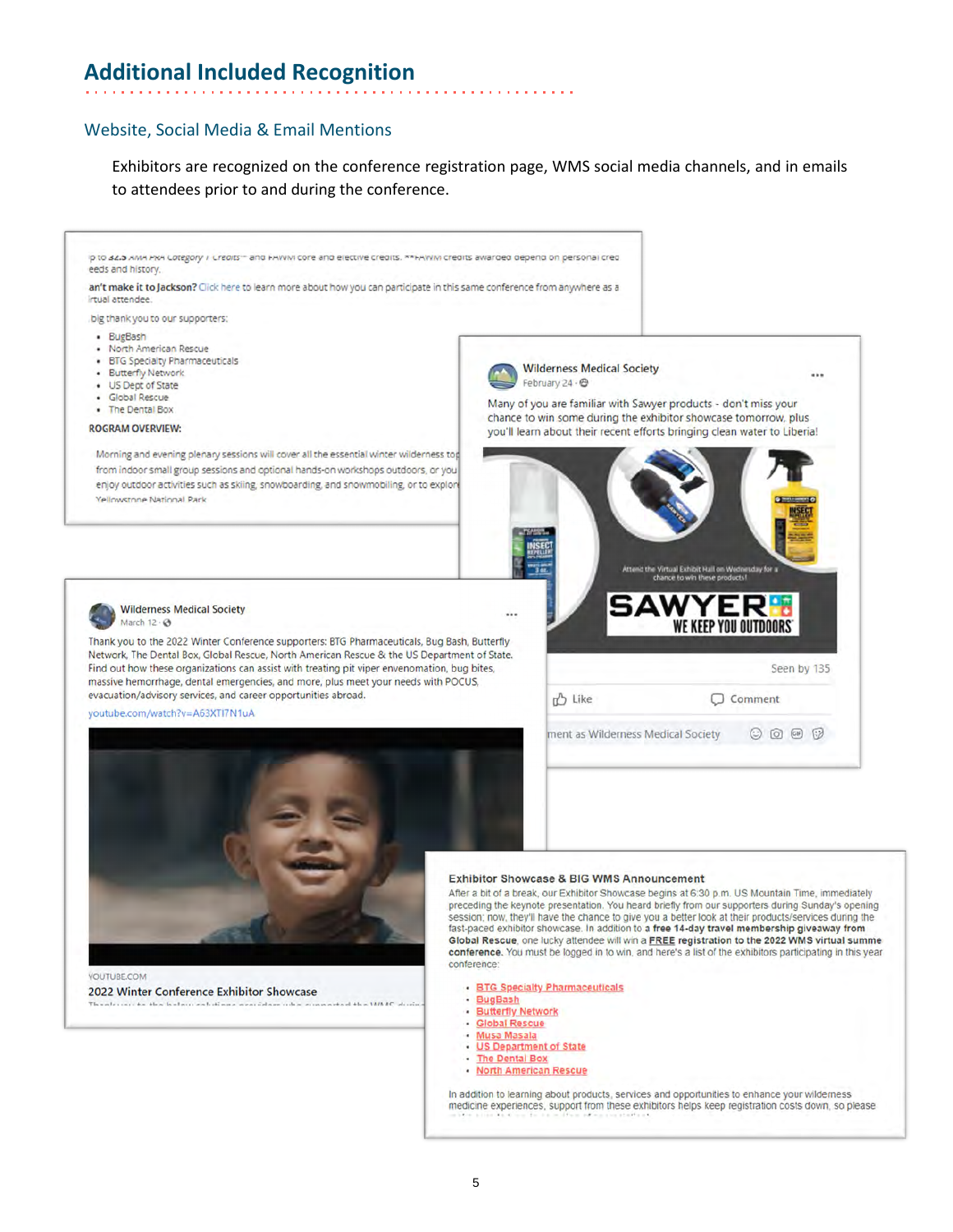## **Unique Sponsorship Opportunities**

#### Pick an Event and Make it Yours Alone

Want to receive even greater recognition during the conference? Sponsor the keynote presentation, daily networking sessions, a virtual wellness activity, or other non-CME events throughoutthe conference! Sponsors receive special verbal and written thanks during their sponsored activity, additional mention as a sponsor in conference emails, and placement of their company logo directly on the corresponding presentation slides, when applicable.



The WMS virtual summer conference is underway, and we've been enjoying all the wonderful connections taking place and hearing from fantastic speakers on a variety of WM-related topics! Tonight we look forward to our keynote presentation, "A True Wilderness - Working at an Altitude of 400,000 Meters," presented by former NASA astronaut Stephen Robinson and sponsored by BTG Specialty Pharmaceuticals® The Manufacturers of CroFab®.

Due to the virtual format of this event, we want to invite you to join us for tonight's keynote, which will be live streamed right here on the WMS Facebook page! Grab your friends and family

crotalidae polyvalent immune fab (ovine)

and tune in beginning by the awards present and will not be availab out with us during this

2020 Summer Conference Keynote Presentation **A True Wilderness - Working at** an Altitude of 400,000 Meters" **Stephen Robinson, PhD Sponsored by** 

Immediately following exhibit hall, we will be recognizing some of the best in wilderness medicine during our 2020 Awards  $CR$ (O)Fab. Presentation. After a quick Board of Directors Installation, the crotalidae polyvalent immune fab (ovine) day will conclude with an out of this world keynote presentation, A True Wilderness: Working at an Altitude of 400,000 Meters. This keynote presentation by former NASA astronaut Stephen Robinson will begin at 6:45 p.m. US Mountain Time and is sponsored by BTG Specialty Pharmaceuticals<sup>®</sup>, the manufacturers of CroFab<sup>®</sup>.